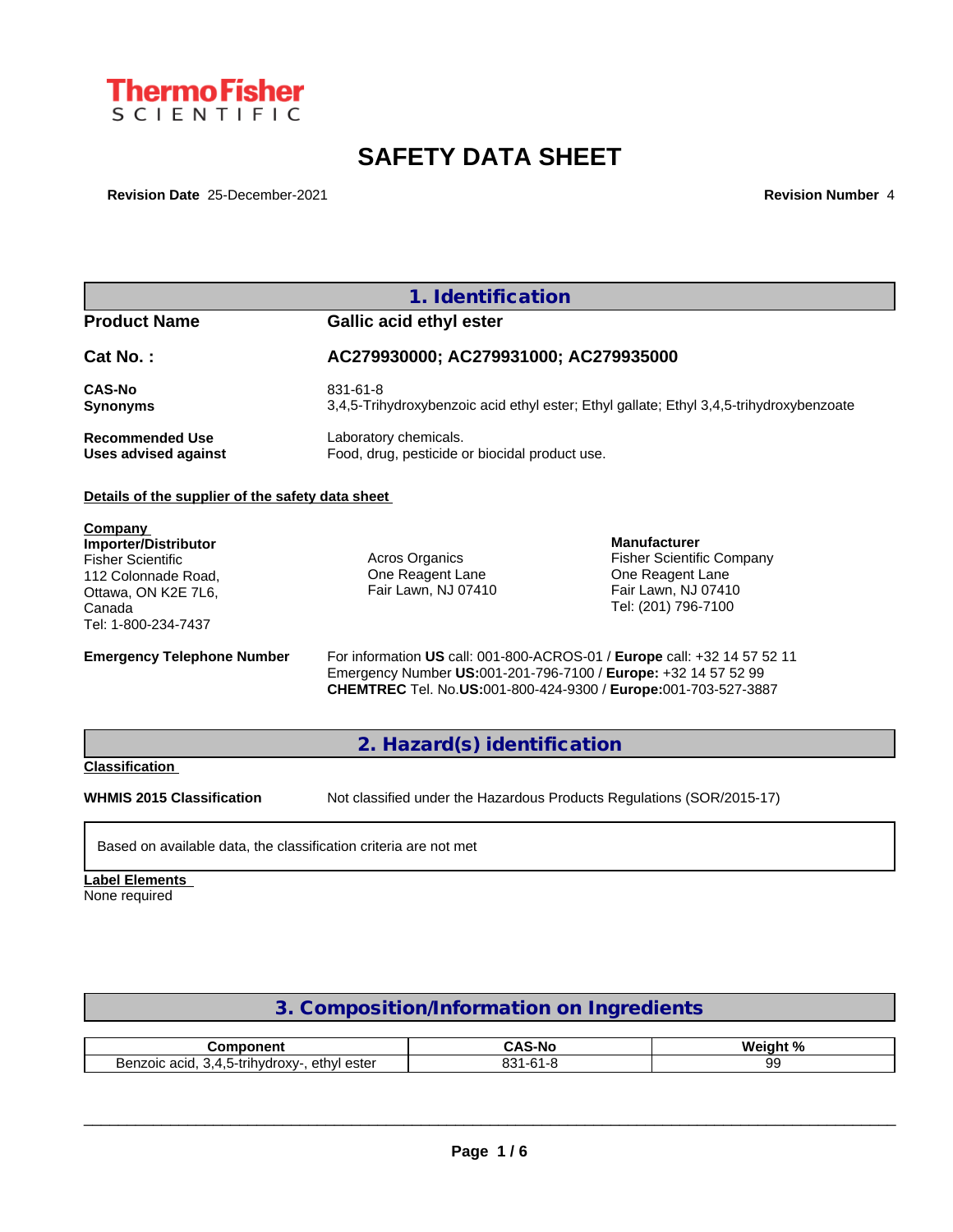|                                                              | 4. First-aid measures                                                                                                                       |
|--------------------------------------------------------------|---------------------------------------------------------------------------------------------------------------------------------------------|
| <b>Eye Contact</b>                                           | Rinse immediately with plenty of water, also under the eyelids, for at least 15 minutes.                                                    |
| <b>Skin Contact</b>                                          | Wash off immediately with soap and plenty of water while removing all contaminated<br>clothes and shoes.                                    |
| <b>Inhalation</b>                                            | Remove from exposure, lie down. Remove to fresh air.                                                                                        |
| Ingestion                                                    | Do NOT induce vomiting. Never give anything by mouth to an unconscious person. Drink<br>plenty of water. If possible drink milk afterwards. |
| Most important symptoms/effects<br><b>Notes to Physician</b> | No information available.<br>Treat symptomatically                                                                                          |

## **5. Fire-fighting measures**

| <b>Suitable Extinguishing Media</b>                              | Water spray. Carbon dioxide (CO <sub>2</sub> ). Dry chemical. Alcohol resistant foam. |
|------------------------------------------------------------------|---------------------------------------------------------------------------------------|
| Unsuitable Extinguishing Media                                   | No information available                                                              |
| <b>Flash Point</b><br>Method -                                   | No information available<br>No information available                                  |
| <b>Autoignition Temperature</b><br><b>Explosion Limits</b>       | No information available                                                              |
| <b>Upper</b>                                                     | No data available                                                                     |
| Lower                                                            | No data available                                                                     |
| <b>Sensitivity to Mechanical Impact No information available</b> |                                                                                       |
| <b>Sensitivity to Static Discharge</b>                           | No information available                                                              |

#### **Specific Hazards Arising from the Chemical**

Keep product and empty container away from heat and sources of ignition.

#### **Hazardous Combustion Products**

Thermal decomposition can lead to release of irritating gases and vapors.

#### **Protective Equipment and Precautions for Firefighters**

As in any fire, wear self-contained breathing apparatus pressure-demand, MSHA/NIOSH (approved or equivalent) and full protective gear. Thermal decomposition can lead to release of irritating gases and vapors.

| <b>NFPA</b><br><b>Health</b>                                    | <b>Flammability</b>                                   | <b>Instability</b>                                                          | <b>Physical hazards</b><br>N/A |
|-----------------------------------------------------------------|-------------------------------------------------------|-----------------------------------------------------------------------------|--------------------------------|
|                                                                 | 6. Accidental release measures                        |                                                                             |                                |
| <b>Personal Precautions</b><br><b>Environmental Precautions</b> | See Section 12 for additional Ecological Information. | Ensure adequate ventilation. Use personal protective equipment as required. |                                |

**Methods for Containment and Clean** Sweep up and shovel into suitable containers for disposal. **Up**

| 7. Handling and storage                                                                                                                                                                                                                                                                                      |  |
|--------------------------------------------------------------------------------------------------------------------------------------------------------------------------------------------------------------------------------------------------------------------------------------------------------------|--|
| Avoid contact with skin and eyes. Avoid contact with skin and clothing. Remove and wash<br>contaminated clothing and gloves, including the inside, before re-use. Avoid breathing<br>vapors or mists. Do not ingest. If swallowed then seek immediate medical assistance. Wash<br>thoroughly after handling. |  |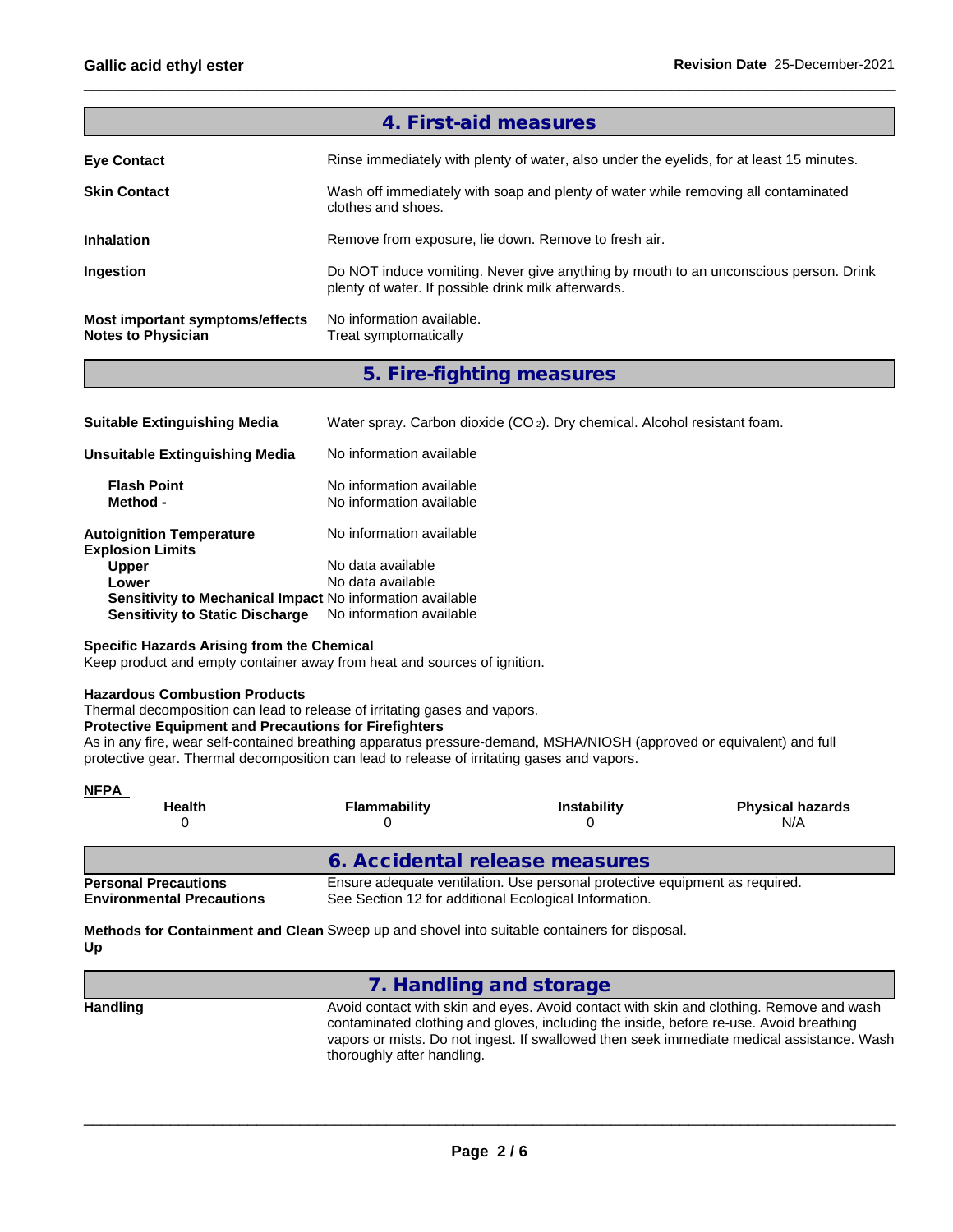| Storage.     | Keep in a dry, cool and well-ventilated place. Keep container tightly closed. Incompatible<br>Materials. Oxidizing agent.                                                                                                                   |  |
|--------------|---------------------------------------------------------------------------------------------------------------------------------------------------------------------------------------------------------------------------------------------|--|
|              | 8. Exposure controls / personal protection                                                                                                                                                                                                  |  |
| - - - -<br>- | ---<br>.<br>$\sim$ . The contract of the contract of the contract of the contract of the contract of the contract of the contract of the contract of the contract of the contract of the contract of the contract of the contract of the co |  |

**Exposure Guidelines** This product does not contain any hazardous materials with occupational exposure limitsestablished by the region specific regulatory bodies.

#### **Engineering Measures**

None under normal use conditions.

### **Personal protective equipment**

| <b>Eye Protection</b><br><b>Hand Protection</b> | Wear safety glasses with side shields (or goggles)<br>Protective gloves |                        |                                                 |
|-------------------------------------------------|-------------------------------------------------------------------------|------------------------|-------------------------------------------------|
| Glove material<br>Natural rubber                | <b>Breakthrough time</b><br>See manufacturers                           | <b>Glove thickness</b> | <b>Glove comments</b><br>Splash protection only |
| Butyl rubber                                    | recommendations                                                         |                        |                                                 |
| Nitrile rubber                                  |                                                                         |                        |                                                 |
| Neoprene                                        |                                                                         |                        |                                                 |
| <b>PVC</b>                                      |                                                                         |                        |                                                 |

Inspect gloves before use. observe the instructions regarding permeability and breakthrough time which are provided by the supplier of the gloves. (Refer to manufacturer/supplier for information) gloves are suitable for the task: Chemical compatability, Dexterity, Operational conditions, User susceptibility, e.g. sensitisation effects, also take into consideration the specific local conditions under which the product is used, such as the danger of cuts, abrasion. gloves with care avoiding skin contamination.

#### **Respiratory Protection**

No protective equipment is needed under normal use conditions.

#### **Recommended Filter type:** Particle filter

#### **Environmental exposure controls**

No information available.

#### **Hygiene Measures**

Handle in accordance with good industrial hygiene and safety practice. Keep away from food, drink and animal feeding stuffs. Do not eat, drink or smoke when using this product. Remove and wash contaminated clothing and gloves, including the inside, before re-use. Wash hands before breaks and after work.

|                                         | 9. Physical and chemical properties |  |
|-----------------------------------------|-------------------------------------|--|
| <b>Physical State</b>                   | Powder Solid                        |  |
| Appearance                              | Beige                               |  |
| Odor                                    | Odorless                            |  |
| <b>Odor Threshold</b>                   | No information available            |  |
| рH                                      | No information available            |  |
| <b>Melting Point/Range</b>              | 151 - 154 °C / 303.8 - 309.2 °F     |  |
| <b>Boiling Point/Range</b>              | No information available            |  |
| <b>Flash Point</b>                      | No information available            |  |
| <b>Evaporation Rate</b>                 | Not applicable                      |  |
| <b>Flammability (solid,gas)</b>         | No information available            |  |
| <b>Flammability or explosive limits</b> |                                     |  |
| <b>Upper</b>                            | No data available                   |  |
| Lower                                   | No data available                   |  |
|                                         |                                     |  |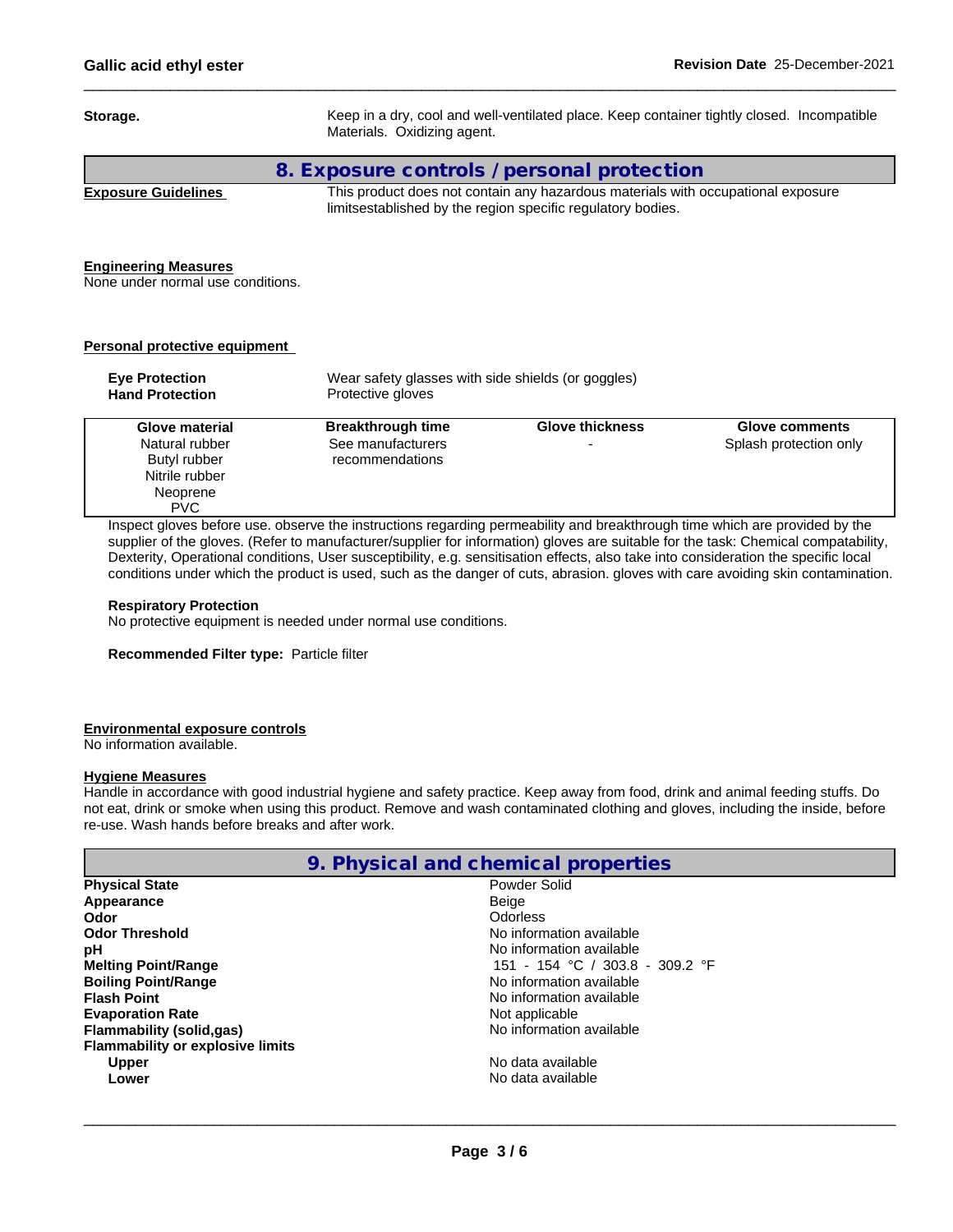| <b>Vapor Density</b><br><b>Specific Gravity</b><br><b>Solubility</b><br>Partition coefficient; n-octanol/water<br><b>Autoignition Temperature</b><br><b>Decomposition Temperature</b><br><b>Viscosity</b><br><b>Molecular Formula</b><br><b>Molecular Weight</b> | No information available<br>Not applicable<br>No information available<br>No information available<br>No data available<br>No information available<br>No information available<br>Not applicable<br>C9 H <sub>10</sub> O <sub>5</sub><br>198.18 |
|------------------------------------------------------------------------------------------------------------------------------------------------------------------------------------------------------------------------------------------------------------------|--------------------------------------------------------------------------------------------------------------------------------------------------------------------------------------------------------------------------------------------------|
|                                                                                                                                                                                                                                                                  | 10. Stability and reactivity                                                                                                                                                                                                                     |
| <b>Reactive Hazard</b>                                                                                                                                                                                                                                           | None known, based on information available                                                                                                                                                                                                       |
| <b>Stability</b>                                                                                                                                                                                                                                                 | Stable under normal conditions.                                                                                                                                                                                                                  |
| <b>Conditions to Avoid</b>                                                                                                                                                                                                                                       | Incompatible products.                                                                                                                                                                                                                           |
| <b>Incompatible Materials</b>                                                                                                                                                                                                                                    | Oxidizing agent                                                                                                                                                                                                                                  |
|                                                                                                                                                                                                                                                                  | Hazardous Decomposition Products Thermal decomposition can lead to release of irritating gases and vapors                                                                                                                                        |
| <b>Hazardous Polymerization</b>                                                                                                                                                                                                                                  | No information available.                                                                                                                                                                                                                        |
| <b>Hazardous Reactions</b>                                                                                                                                                                                                                                       | None under normal processing.                                                                                                                                                                                                                    |
|                                                                                                                                                                                                                                                                  | 11. Toxicological information                                                                                                                                                                                                                    |
| <b>Acute Toxicity</b>                                                                                                                                                                                                                                            |                                                                                                                                                                                                                                                  |
| <b>Product Information</b><br><b>Component Information</b>                                                                                                                                                                                                       | No acute toxicity information is available for this product                                                                                                                                                                                      |
| <b>Toxicologically Synergistic</b><br><b>Products</b>                                                                                                                                                                                                            | No information available                                                                                                                                                                                                                         |
|                                                                                                                                                                                                                                                                  | Delayed and immediate effects as well as chronic effects from short and long-term exposure                                                                                                                                                       |
|                                                                                                                                                                                                                                                                  |                                                                                                                                                                                                                                                  |
| <b>Irritation</b>                                                                                                                                                                                                                                                | No information available                                                                                                                                                                                                                         |
| <b>Sensitization</b>                                                                                                                                                                                                                                             | No information available                                                                                                                                                                                                                         |
| Carcinogenicity                                                                                                                                                                                                                                                  | The table below indicates whether each agency has listed any ingredient as a carcinogen.                                                                                                                                                         |
|                                                                                                                                                                                                                                                                  | <b>IARC</b><br><b>NTP</b><br><b>ACGIH</b><br><b>OSHA</b>                                                                                                                                                                                         |
| <b>CAS-No</b><br>Component<br>Benzoic acid,<br>831-61-8<br>3,4,5-trihydroxy-, ethyl                                                                                                                                                                              | <b>Mexico</b><br>Not listed<br>Not listed<br>Not listed<br>Not listed<br>Not listed                                                                                                                                                              |
| ester<br><b>Mutagenic Effects</b>                                                                                                                                                                                                                                | No information available                                                                                                                                                                                                                         |
| <b>Reproductive Effects</b>                                                                                                                                                                                                                                      | No information available.                                                                                                                                                                                                                        |
| <b>Developmental Effects</b>                                                                                                                                                                                                                                     | No information available.                                                                                                                                                                                                                        |
| <b>Teratogenicity</b>                                                                                                                                                                                                                                            | No information available.                                                                                                                                                                                                                        |
| <b>STOT - single exposure</b><br><b>STOT - repeated exposure</b>                                                                                                                                                                                                 | None known<br>None known                                                                                                                                                                                                                         |

**Symptoms / effects,both acute and** No information available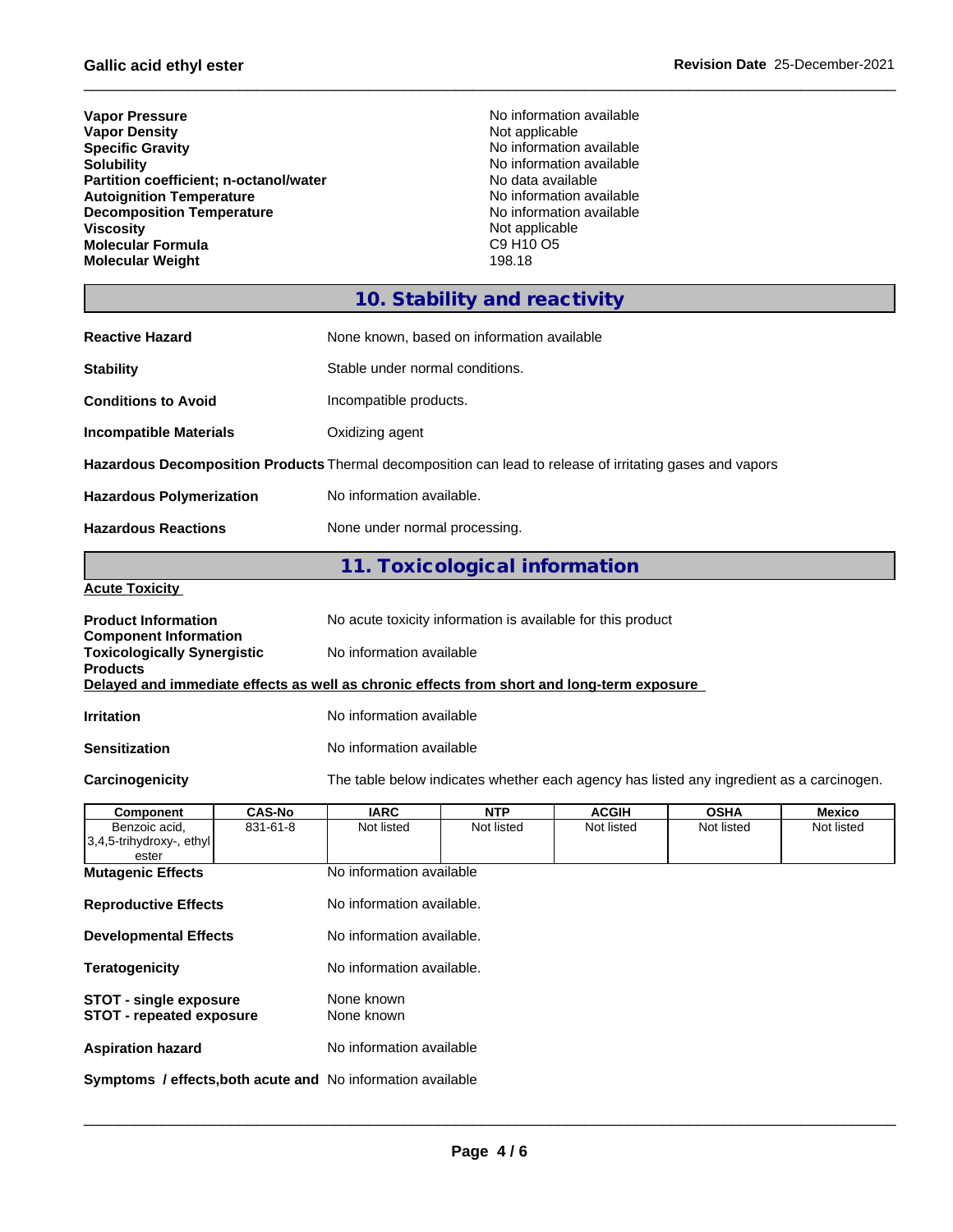#### **delayed**

| <b>Endocrine Disruptor Information</b>          | No information available                                                                                                                                                                                                                                              |  |  |
|-------------------------------------------------|-----------------------------------------------------------------------------------------------------------------------------------------------------------------------------------------------------------------------------------------------------------------------|--|--|
| <b>Other Adverse Effects</b>                    | The toxicological properties have not been fully investigated.                                                                                                                                                                                                        |  |  |
|                                                 | 12. Ecological information                                                                                                                                                                                                                                            |  |  |
| <b>Ecotoxicity</b><br>Do not empty into drains. |                                                                                                                                                                                                                                                                       |  |  |
| <b>Persistence and Degradability</b>            | Soluble in water Persistence is unlikely based on information available.                                                                                                                                                                                              |  |  |
| Bioaccumulation/ Accumulation                   | No information available.                                                                                                                                                                                                                                             |  |  |
| Mobility                                        | Will likely be mobile in the environment due to its water solubility.                                                                                                                                                                                                 |  |  |
|                                                 | 13. Disposal considerations                                                                                                                                                                                                                                           |  |  |
| Waste Disposal Methods                          | Chemical waste generators must determine whether a discarded chemical is classified as a<br>hazardous waste. Chemical waste generators must also consult local, regional, and<br>national hazardous waste regulations to ensure complete and accurate classification. |  |  |
|                                                 | 14. Transport information                                                                                                                                                                                                                                             |  |  |
| <u>DOT</u>                                      | Not regulated                                                                                                                                                                                                                                                         |  |  |
| <b>TDG</b>                                      | Not regulated                                                                                                                                                                                                                                                         |  |  |

| IATA     | Not regulated              |
|----------|----------------------------|
| IMDG/IMO | Not regulated              |
|          | 15. Regulatory information |

#### **International Inventories**

| Component                                       | <b>CAS-No</b> | <b>DSL</b> | <b>NDSL</b> | <b>TSCA</b> | <b>TSCA Inventory</b><br>notification -<br><b>Active-Inactive</b> | <b>EINECS</b> | <b>ELINCS</b> | <b>NLP</b> |
|-------------------------------------------------|---------------|------------|-------------|-------------|-------------------------------------------------------------------|---------------|---------------|------------|
| Benzoic acid, 3,4,5-trihydroxy-,<br>ethyl ester | 831-61-8      |            |             |             | <b>ACTIVE</b>                                                     | 212-608-5     |               |            |

| Component                                    | <b>CAS-No</b> | <b>IECSC</b> | I/T<br><b>KECL</b> | <b>ENCS</b> | ISHL | <b>TCSI</b> | <b>AICS</b> | <b>NZIoC</b> | <b>PICCS</b> |
|----------------------------------------------|---------------|--------------|--------------------|-------------|------|-------------|-------------|--------------|--------------|
| $\Omega$<br>Benzoic acid, 3,4,5-trihydroxy-, | 831-61-8      |              |                    |             |      |             |             |              |              |
| i ester<br>ethvl                             |               |              |                    |             |      |             |             |              |              |

#### **Legend:**

X - Listed '-' - Not Listed

**KECL** - NIER number or KE number (http://ncis.nier.go.kr/en/main.do)

**DSL/NDSL** - Canadian Domestic Substances List/Non-Domestic Substances List

**TSCA** - United States Toxic Substances Control Act Section 8(b) Inventory

**EINECS/ELINCS** - European Inventory of Existing Commercial Chemical Substances/EU List of Notified Chemical Substances

**IECSC** - Chinese Inventory of Existing Chemical Substances

**KECL** - Korean Existing and Evaluated Chemical Substances

**ENCS** - Japanese Existing and New Chemical Substances

**AICS** - Australian Inventory of Chemical Substances

**PICCS** - Philippines Inventory of Chemicals and Chemical Substances

#### **Canada**

SDS in compliance with provisions of information as set out in Canadian Standard - Part 4, Schedule 1 and 2 of the Hazardous Products Regulations (HPR) and meets the requirements of the HPR (Paragraph 13(1)(a) of the Hazardous Products Act (HPA)).

#### **Other International Regulations**